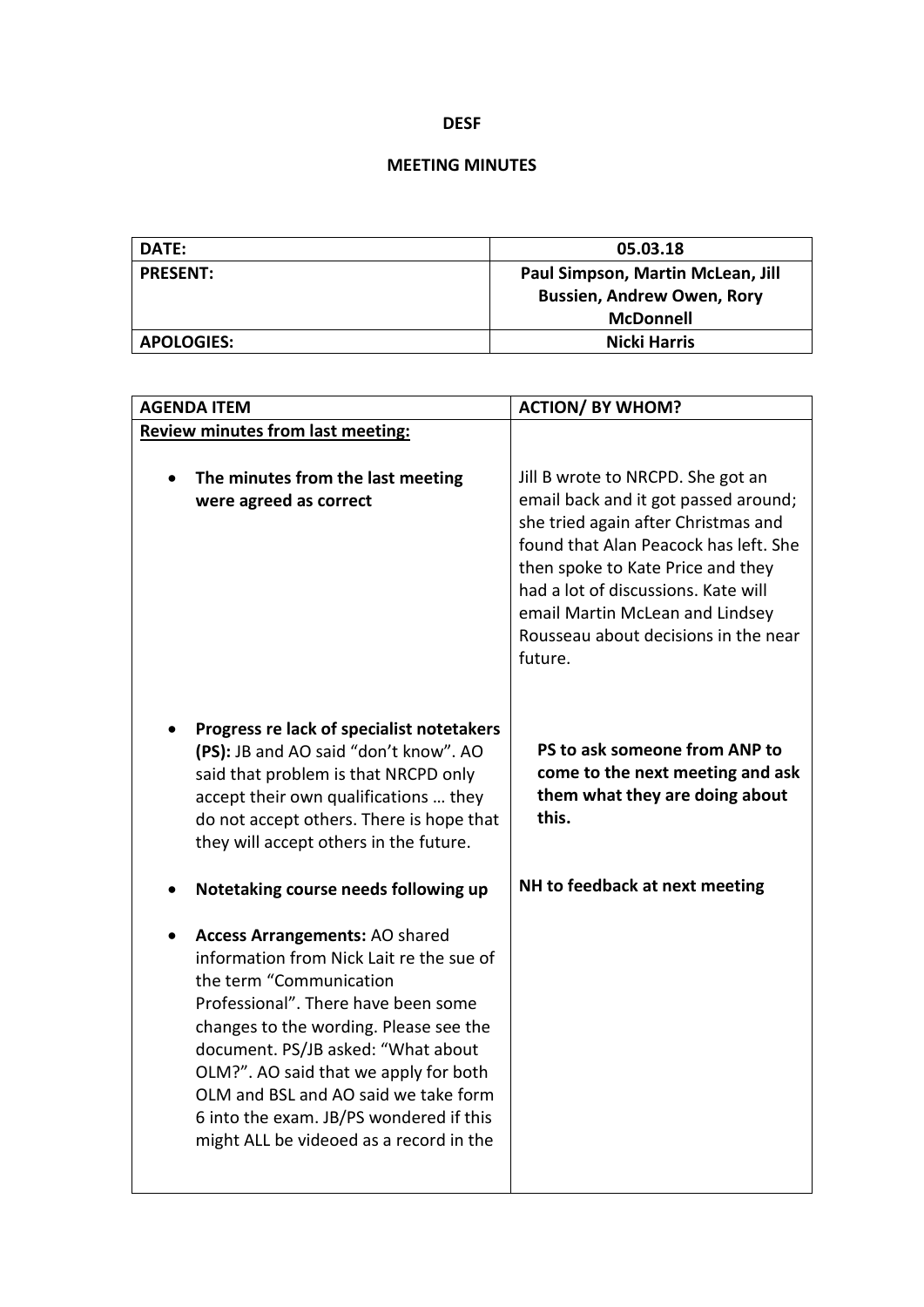|           | future? (and still would need to fill in   |                           |
|-----------|--------------------------------------------|---------------------------|
|           | the OLM form).                             |                           |
|           | JB also applies for a scribe and a reader  |                           |
|           | dependent on the student's test result.    |                           |
|           | (JB uses WRAT and other tests to assess    | AO to reply to Nick Lait. |
|           | for this).                                 |                           |
|           | AO said that he was happy with the new     |                           |
|           | wordings overall.                          |                           |
|           |                                            |                           |
|           | <b>DSA funded support</b>                  |                           |
| $\bullet$ | PAS fed back about Nicki Harris'           |                           |
|           | experience of QAG: the auditors were       |                           |
|           | inflexible with certain aspects. They will |                           |
|           | only accept one way of doing things and    |                           |
|           | the view that work-based learning is not   |                           |
|           | acceptable not only precludes specialist   |                           |
|           | notetakers but teachers in training        |                           |
|           | too. It does need review. It is not        |                           |
|           | archaic, it is inflexible and as such has  |                           |
|           | flaws.                                     |                           |
|           | MM clarified that a two tier system is     |                           |
|           | evolving - Universities are providing      |                           |
|           | inclusive support at levels one and two,   |                           |
|           | but DSA is needed at levels three and      |                           |
|           | four.                                      |                           |
|           | NH/PAS to go to the Clarion meeting        |                           |
|           | and will inform the group of what          |                           |
|           | happens.                                   |                           |
|           | MM feels that case studies will be         |                           |
|           | beneficial  he is gathering evidence       |                           |
|           | and may do a questionnaire in relation     |                           |
|           | to this. MM saw a presentation at the      |                           |
|           | DfE re QAG  DfE is looking to review       |                           |
|           | the whole system in the near future.       |                           |
|           | MM also mentioned that University of       |                           |
|           | Manchester and University of Edinburgh     |                           |
|           | are doing a joint five year study of       |                           |
|           | students 16 to 23 years  tracking them     |                           |
|           | through FE/HE  the NDCS isfunding          |                           |
|           | this.                                      |                           |
|           |                                            |                           |
|           | MM also noted that there is nothing        |                           |
|           | back re changing criteria for NMH as       |                           |
|           | yet.                                       |                           |
|           |                                            |                           |
|           |                                            |                           |
|           |                                            |                           |
|           |                                            |                           |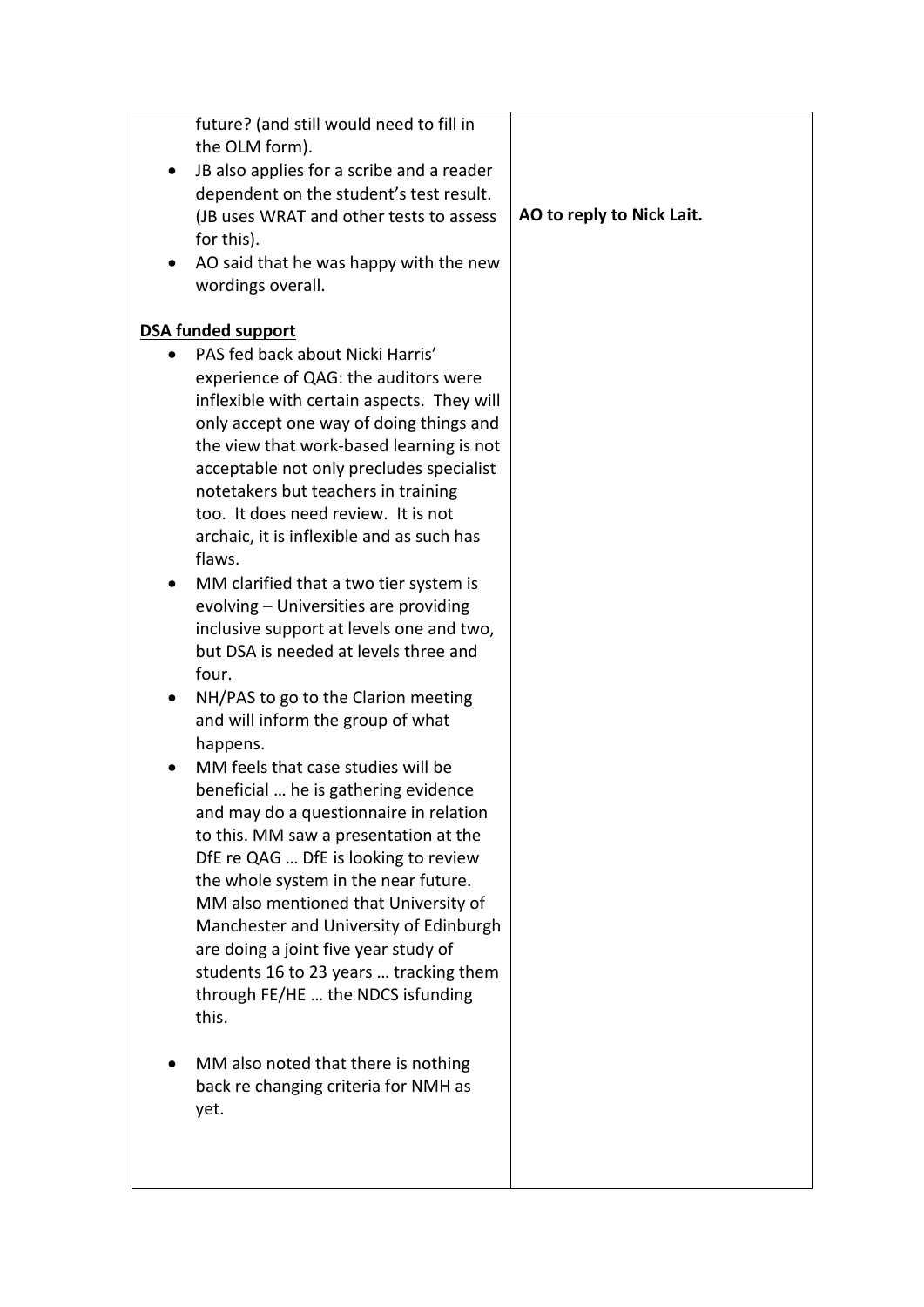| <b>NDCS Conference "Right for the Future"</b><br>3rd July Marble Arch  details are on the<br>NDCS website right now; Rachel O'Neil<br>is a keynote speaker (she is also the<br>new BATOD Journal editor).<br>Phonics and post 16 Learners research:<br>MM: new research on this has been<br>$\bullet$<br>commissioned; UCL is doing the<br>research. | PAS stated that as a group we are<br>very interested in this research. |
|------------------------------------------------------------------------------------------------------------------------------------------------------------------------------------------------------------------------------------------------------------------------------------------------------------------------------------------------------|------------------------------------------------------------------------|
| <b>Future membership of the group:</b>                                                                                                                                                                                                                                                                                                               |                                                                        |
| MM: we should consider inviting new<br>٠<br>members to the group.<br>Ideas: Hamilton Lodge, a University (PAS<br>$\bullet$<br>to invite these groups)<br>There was a consensus that we need to                                                                                                                                                       | PS to invite as listed                                                 |
| reinvigorate the group<br>RM asked if a social care rep would be<br>$\bullet$<br>useful?                                                                                                                                                                                                                                                             | JB to invite those as listed                                           |
| PAS also said he would invite Bev<br>Roberts, and Jill Bussien said that she<br>would invite Lisa Peacock<br>MM suggested inviting Goldsmiths and                                                                                                                                                                                                    | MM to invite those as listed                                           |
| an apprenticeship rep<br><b>DESF Survey:</b> PAS stated that this has been                                                                                                                                                                                                                                                                           | To be discussed in more detail at<br>next meeting                      |
| discussed for years but hasn't happened. There<br>was a general discussion:                                                                                                                                                                                                                                                                          |                                                                        |
| Should we do it?                                                                                                                                                                                                                                                                                                                                     |                                                                        |
| How should it be directed? To whom?<br>eg regional only or all England?                                                                                                                                                                                                                                                                              |                                                                        |
| Use survey monkey?<br>What questions to ask?                                                                                                                                                                                                                                                                                                         |                                                                        |
| Can you do it all in 15 minutes?<br>(attention span)                                                                                                                                                                                                                                                                                                 |                                                                        |
| Who is filling it in?                                                                                                                                                                                                                                                                                                                                |                                                                        |
| Be careful not to duplicate CRIDE<br>Does the person answering the                                                                                                                                                                                                                                                                                   |                                                                        |
| questions have access to the right<br>answers or can they find the persons<br>who do know? eg how many CSWs in                                                                                                                                                                                                                                       |                                                                        |
| your area?                                                                                                                                                                                                                                                                                                                                           |                                                                        |